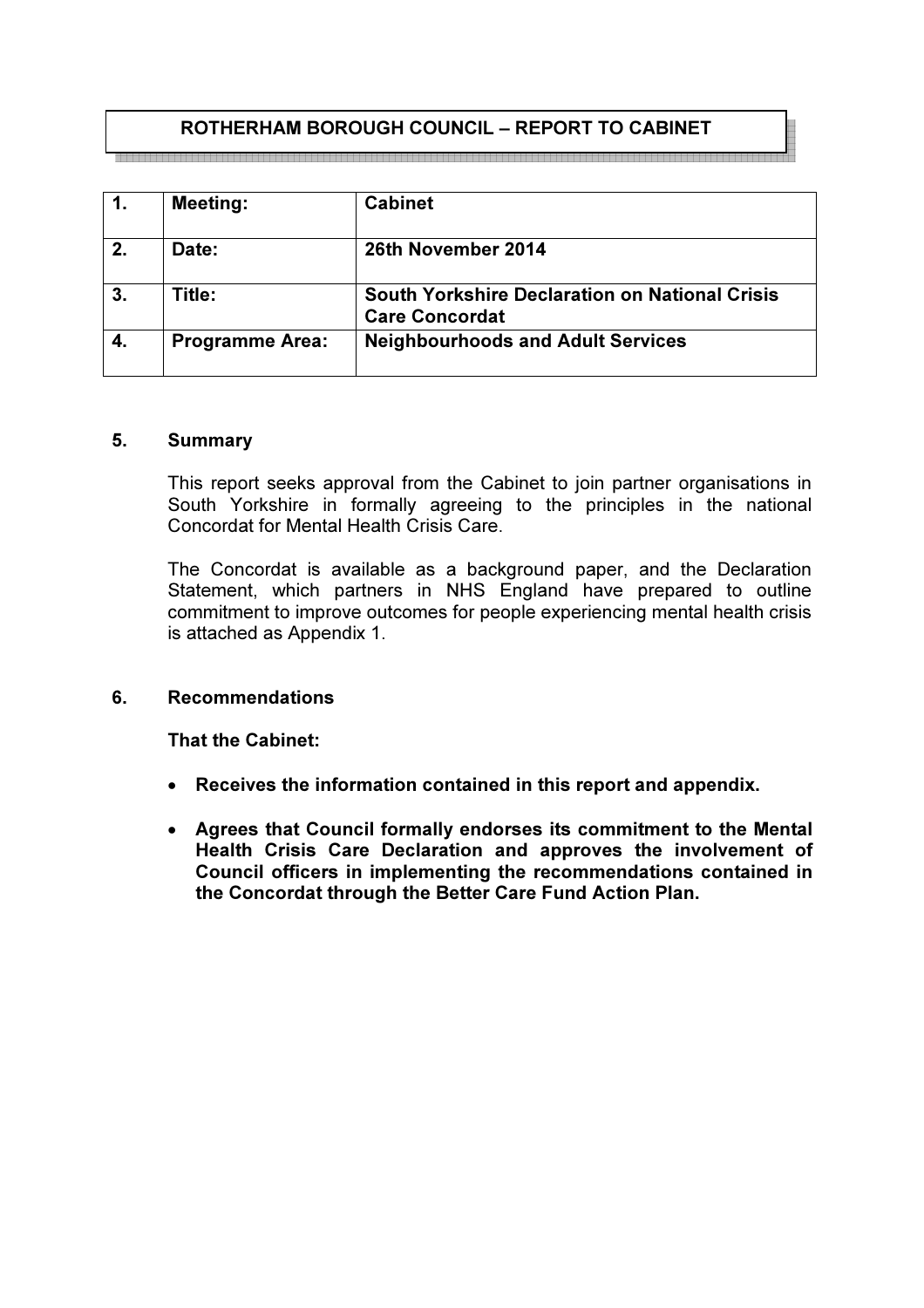# 7. Background

7.1 The DH 'Mental Health Crisis Care Concordat – Improving outcomes for people experiencing mental health crisis' was published in February 2014. The Concordat includes all age groups from 16 years and beyond.

The following national organisations are signatories to the Concordat:

Association of Directors of Children's Services Association of Police and Crime Commissioners British Transport Police Care Quality Commission College of Emergency Medicine College of Policing The College of Social Work Department of Health Health Education England Home Office Local Government Association Mind NHS Confederation NHS England Public Health England Royal College of General Practitioners Royal College of Nursing Royal College of Paediatrics and Child Health Royal College of Psychiatrists

7.2 Signatories to this Concordat have made a commitment to work together to support local systems to achieve continuous improvements for crisis care for people with mental health issues across England:

"We commit to work together to improve the system of care and support so people in crisis because of a mental health condition are kept safe and helped to find the support they need – whatever the circumstances in which they first need help – and from whichever service they turn to first.

We will work together, and with local organisations, to prevent crises happening whenever possible through prevention and early intervention. We will make sure we meet the needs of vulnerable people in urgent situations. We will strive to make sure that all relevant public services support someone who appears to have a mental health problem to move towards Recovery.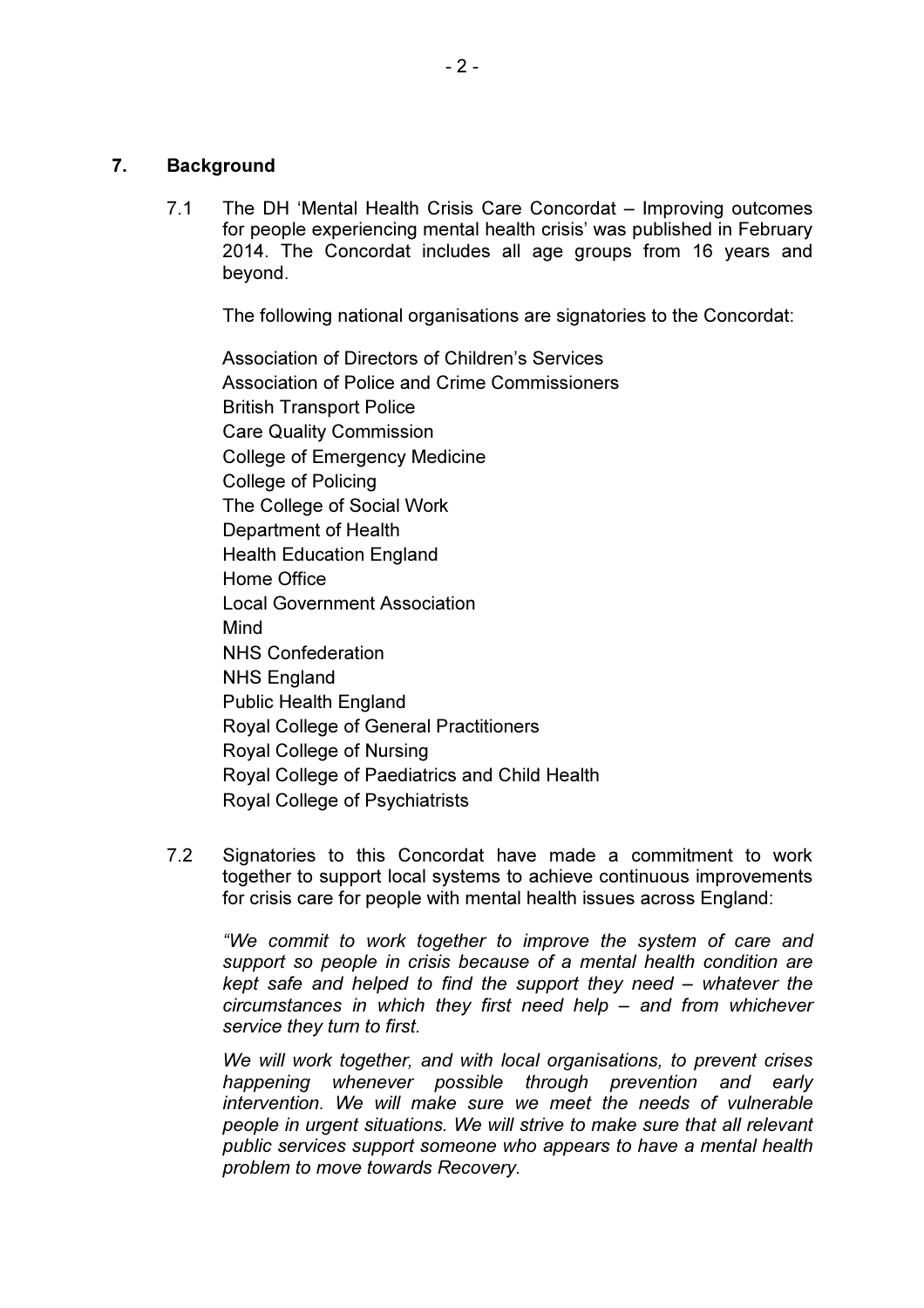Jointly, we hold ourselves accountable for enabling this commitment to be delivered across England."

7.3 A Declaration document has been developed by NHS England and sign up at a locality level by partner organisations has been canvassed at a sub-regional level.

In September 2014 a formal request was made to Rotherham Council to agree to sign up to the South Yorkshire Crisis Care Concordat Declaration (template attached as Appendix 1), and to join with partner organisations to develop local are action plans to implement the recommendations contained in the Concordat.

Essential stakeholders for South Yorkshire are:

- Sheffield CCG
- Doncaster CCG
- Doncaster Council (Social Care Commissioners)
- Rotherham CCG
- Rotherham Metropolitan Borough Council (Social Care Commissioners)
- South Yorkshire and Bassetlaw Area Team (Primary Care Commissioners)
- The South Yorkshire Police Service
- South Yorkshire Police and Crime Commissioner
- Yorkshire Ambulance Service
- RDaSH NHS
- SWYPFT NHS Trust
- Barnsley Hospital NHS Foundation Trust
- The Rotherham Foundation Trust
- Sheffield Teaching Hospitals NHS Foundation Trust
- Sheffield Health and Social Care NHS Foundation Trust
- Doncaster & Bassetlaw Hospitals NHS FT

The deadline for uploading declarations to the national Crisis Care Concordat website is December 2014 and has been set by the Department of Health.

7.4 Once the commitment to work collaboratively together is made via the regional declaration, local action plans will need to be developed to meet the ambitions of the Concordat.

The Yorkshire and the Humber Multi Agency Mental Health Collaborative is a group that meets every two months and already has senior representatives from a number of the key stakeholders in regular attendance. NHS England suggests that this group could help support the implementation of local action plans as well as be a forum to discuss specific problems and take actions back to their respective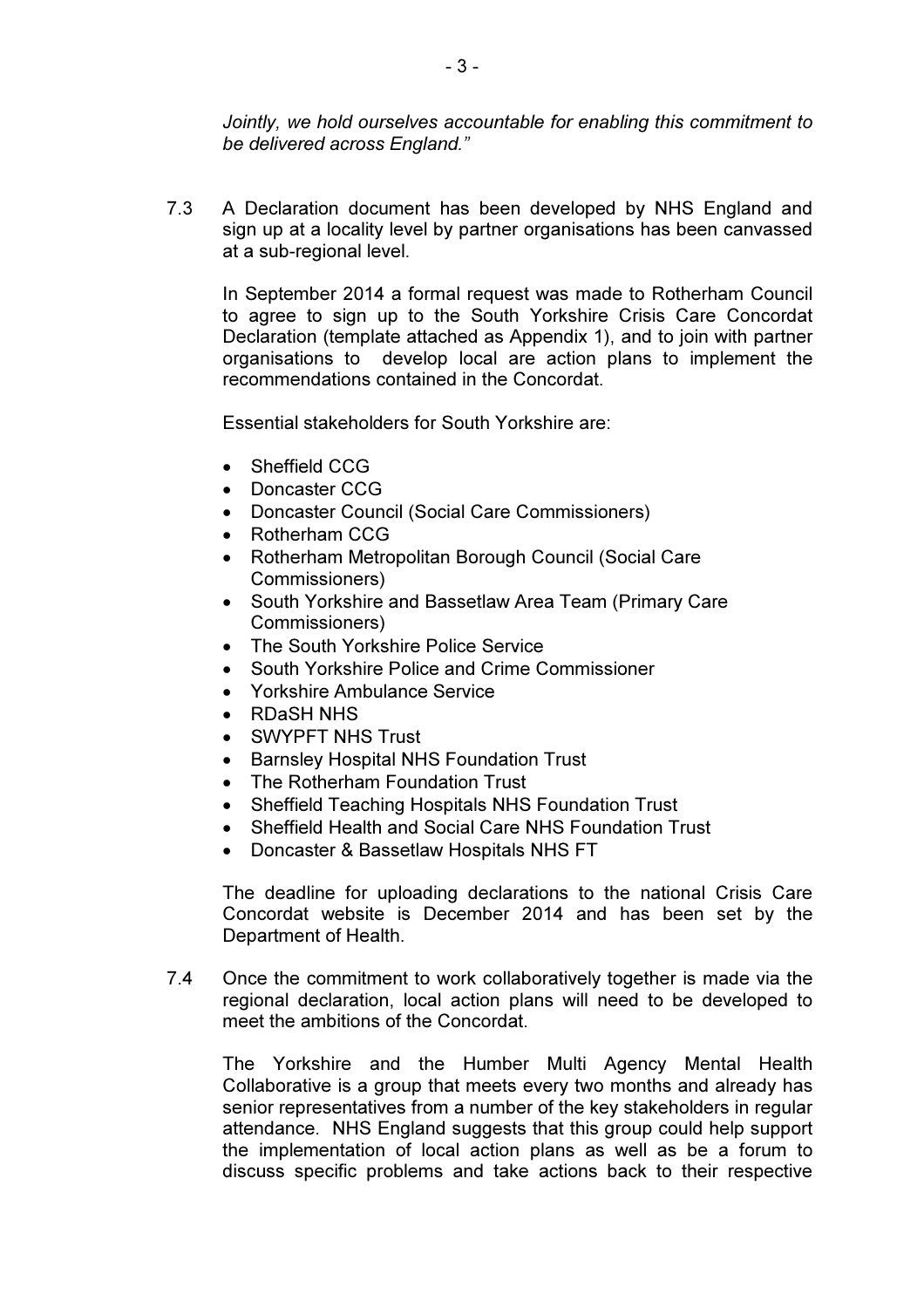organisations. A programme of reviewing action plans through this group could be arranged.

- 7.5 An event has been arranged for South Yorkshire Concordat members on Thursday  $6<sup>th</sup>$  November. The target audience for the event is senior managers or directors with responsibility for driving improvements within their organisation in line with the Crisis Care Concordat. The event will give the representatives a chance to clarify any questions they have as well as interface with other local stakeholders who will be involved in local action plans.
- 7.6 The event will be hosted as a tripartite venture between the South Yorkshire Police, the Yorkshire Ambulance Service and the Strategic Clinical Networks, to facilitate a declaration for the whole of the South Yorkshire.
- 7.7 The event will only be successful if all stakeholders agree to the template declaration and also send a representative to the meeting to both demonstrate the organisations commitments to service improvement and the local action plans.
- 7.8 It is expected that an organisational logo from each organisation who has agreed to the declaration will be forwarded to the NHS England to upload onto the declaration following the event.

## 8. Proposal

8.1 The Crisis Concordat is a key element of the Better Care Fund (BCF01) workstream, which is working to develop a Mental Health Liaison Service that supports the outcomes of the BCF and the principle of 'parity of esteem' between physical and mental health care.

It is therefore proposed that the Council supports the aims of the Concordat formally by becoming signatories to the South Yorkshire Declaration Statement.

- 8.2 A representative from Rotherham Council will attend the event on  $6<sup>th</sup>$ November to feedback the detail of the commitment, and clarify the 'sign up' process.
- 8.3 The local action plan will be developed through BCF01, co-ordinated by the RCCG and RMBC leads for BCF01. Performance in relation to the action plan will be managed through the BCF Operational Group, the Systems Resilience Group, and the Health and Wellbeing Board.
- 8.4 Support with developing the action plan will be sought through attendance by RCCG and RMBC officers at the Yorkshire and the Humber Multi Agency Mental Health Collaborative.